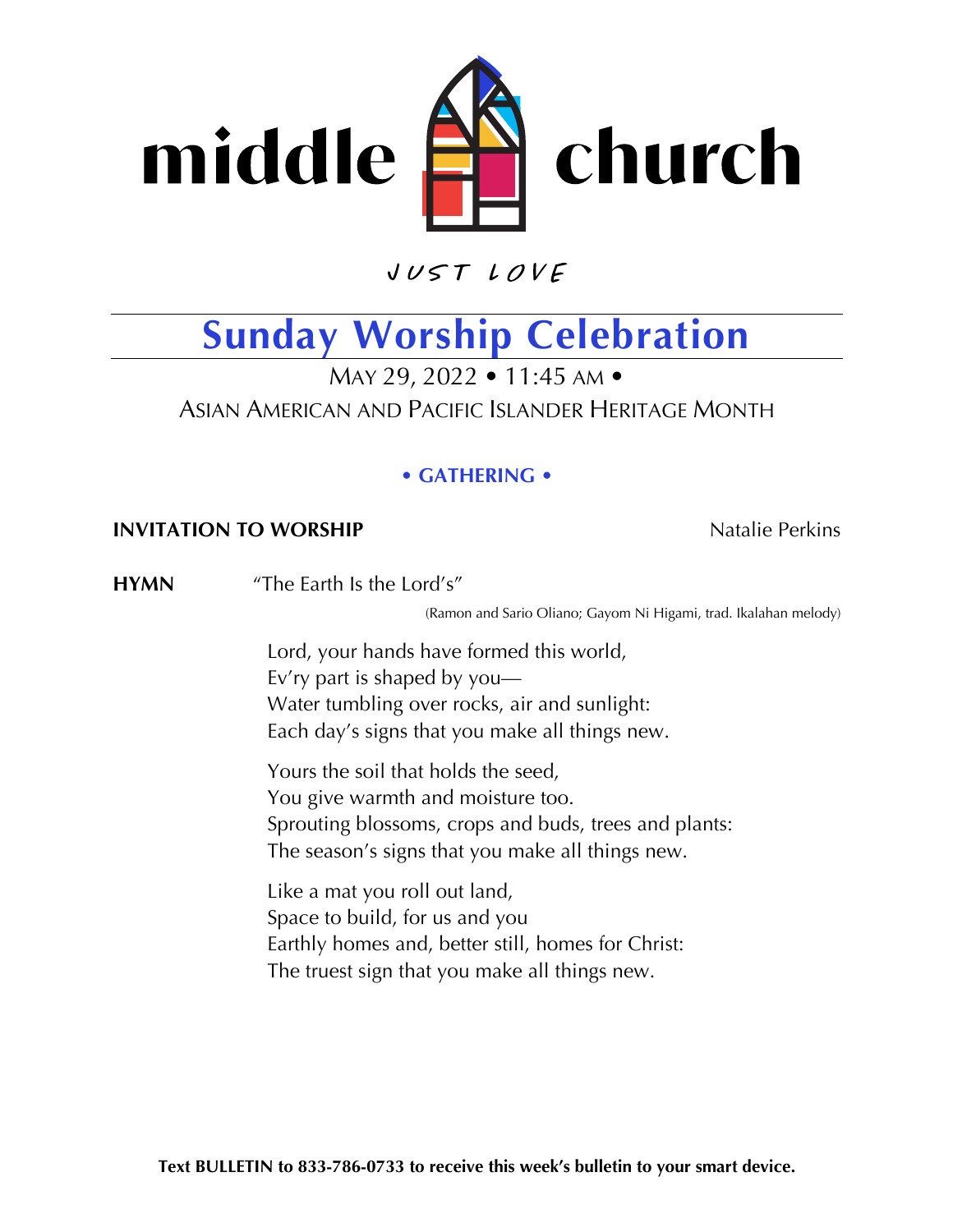### **• REFLECTING •**

## **MESSAGE FOR ALL AGES** Alesha Borbo Kilayko

We are marching in the light of God, we are marching in the light of God.

### **MIDDLE RISING** Natalie Perkins

## **PRAYERS OF THE PEOPLE** "GreenPt" (Yumi Kurosawa)

Yumi Kurosawa, koto

## **LORD'S PRAYER Natalie Perkins**

Ever-loving and holy God, hallowed be your name. Your reign come, your will be done, on earth as it is in heaven. Give us this day our daily bread, and forgive us our sins, as we forgive those who sin against us, and lead us not into temptation, but deliver us from evil, for yours is the reign, and the power, and the glory, forever. **Amen.**

## **CONGREGATIONAL AMEN** (John Del Cueto)

### **PASSING OF THE PEACE**

- **ANTHEM** "One Love / Ue Wo Muite Aruko" (Bob Marley; Rokosuke Ei & Hachidai Nakamura, arr. Kaede Helck)
- **SCRIPTURE** Revelation 22.1–5 Jocelyn Lieu
- **SERMON** "Apocalypse Now: Weaving the Leaves of Love" Jocelyn Lieu

### **• RESPONDING •**

## **INVITATION TO JOIN THE MOVEMENT** Victoria Tucci and Josie McAdam

**OFFERTORY** "Shika no Youni (As the Deer)" (Martin J. Nystrom; Satoshi Artists: Kaede Helck and Naoto Sawaki Yasuda, Japanese Translation)

Donate at **middlechurch.org/donate** or Venmo **[@MiddleCollegiateChurch](https://www.middlechurch.org/donate/)**

## **DEDICATION PRAYER** Alesha Borbo Kilayko



"Siyahamba" (Based on a South African Traditional Song)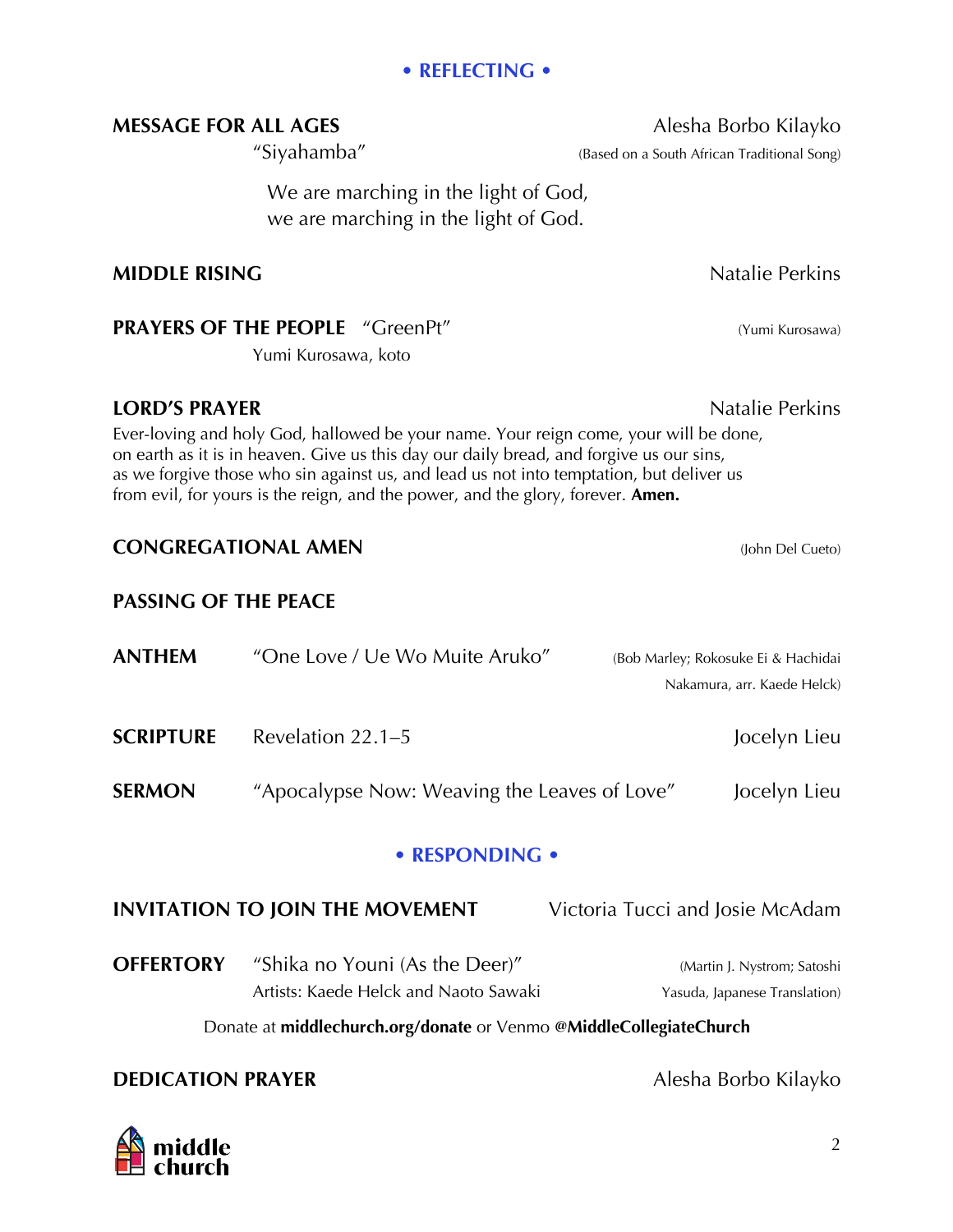**HYMN** "O-so-so (Come now, O Prince of Peace)"

(Geonyong Lee, Korea; paraphrase, Marion Pope)

Come now, O Prince of Peace, make us one body, come, O Lord Jesus, reconcile your people.

Come now, O God of love, make us one body, come, O Lord Jesus, reconcile your people.

Come now and set us free, O God our Savior, come, O Lord Jesus, reconcile all nations.

Come now, Hope of unity, make us one body, come, O Lord Jesus, reconcile all nations.

#### **BENEDICTION** Natalie Perkins

#### **PARTICIPATING IN THE CELEBRATION • For all credits, visit YouTube.com/MiddleChurch**.

**Rising Sun** • Tina Owens, Jennifer Coleman, Sandra Santana, Joy Lau, Naoto Sawaki, Kaede Helck **Musicians** • John Del Cueto, Director of Music and Choirs, piano; Hajime Yoshida, guitar.

**The Earth Is the Lord's** • Words: © 1991 Ramon and Sario Oliano; paraphrase by James Minchin; translation by Delebert Rice. Music: Gayam Ni Higami, a traditional Ikalahan melody; arrangement © 1991 Iona Community

**O-so-so (Come now, O Prince of Peace)** • Words and music © Geonyong Lee. Used by permission.

## **BUTTERFLY OUTREACH MINISTRY**

Volunteers gather every Sunday at 2:00 PM ET after the worship celebration. Each volunteer will prepare and bring 5–10 completed bag lunches which each include: a sandwich, a piece of fruit, a granola bar, a juice box or water. Volunteers will be reimbursed for purchases through Middle Church's outreach funds. **Please email ptmulcahy21@gmail.com for more information or to sign up.**

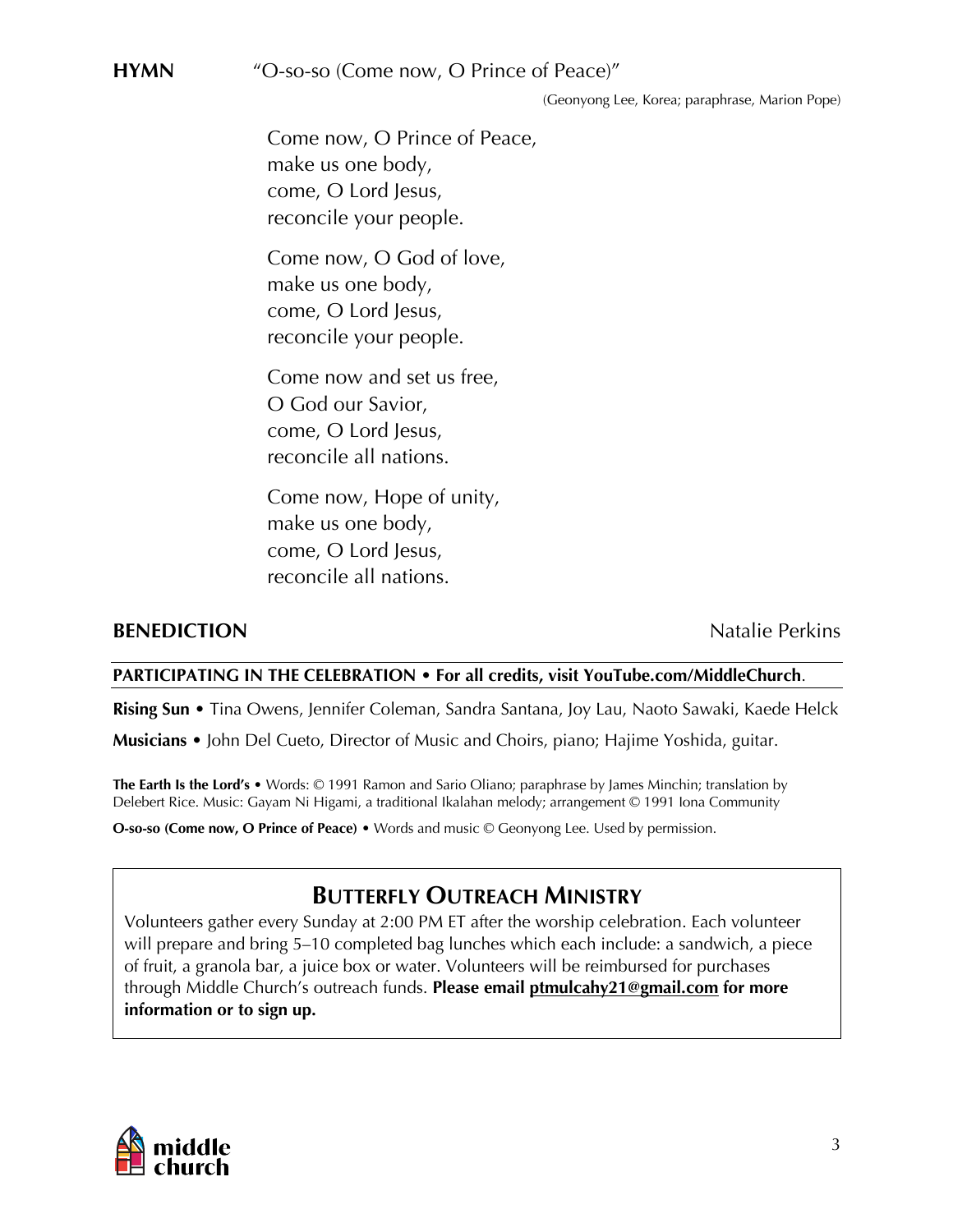## **Sermon in Action**

## THIS WEEK: APOCALYPSE NOW: WEAVING THE LEAVES OF LOVE

- How have you been wounded by white supremacism?
- What personal story about race would write on your "leaf" to heal the nations?
- What has been revealed to you as you've listened to this series of sermons on the Book of Revelation?

## LAST WEEK: FOR THE HEALING OF THE NATIONS

John's Revelation is often interpreted through the lens of judgement; I've been reading it with hope.

- Can you hear the hope-filled promise of a healed creation? A new heaven, new earth? Where does your imagination take you in terms of ecology—the care of our earthly home?
- There are echoes here of the Genesis and the creation stories—that the human ones were banished from Eden but will now see God's face. Victor Hugo wrote, "To love another person is to see the face of God." Can this heal us?
- The Tree of Life now has 12 kinds of fruits and leaves for the healing of the nations. All the nations. What does this indicate about God's full intention for the world?

**PRAYER CORNER** *Please pray with us this week for these people and concerns.* **We are praying for all our Middle family every day.**

Mason Young and Ann Young; Gloria Cunningham Burgess Alicia Swain Janna Myers Sheila [Robinson Sheila Harding Amanda Ashcraft Jacqui Lewis Valencia Armijio Vallory Leca Skip Reid](https://www.middlechurch.org/prayer/)  Marc Aronson Michael Bos Pam Payne and family Devora Jones Connie Acquaah Darrell Hamilton Ben Perry Cori Margolin Catherine Vail Joe Tigner Jessi Matei Darron and Marian Cunningham Ukraine Louise Tatum and The Raider Nation

**To make a prayer request,** request a call from a Middle pastor, or inquire about financial assistance, visit **middlechurch.org/prayer/**.



## **PRIDE IS HERE!**

**To learn about all Middle's Pride events, including our Queer Roundtable Discussion [and a Bible study on the book of Daniel, visit](https://www.middlechurch.org/pride-2022-at-middle-church/)  https://www.middlechurch.org/pride**

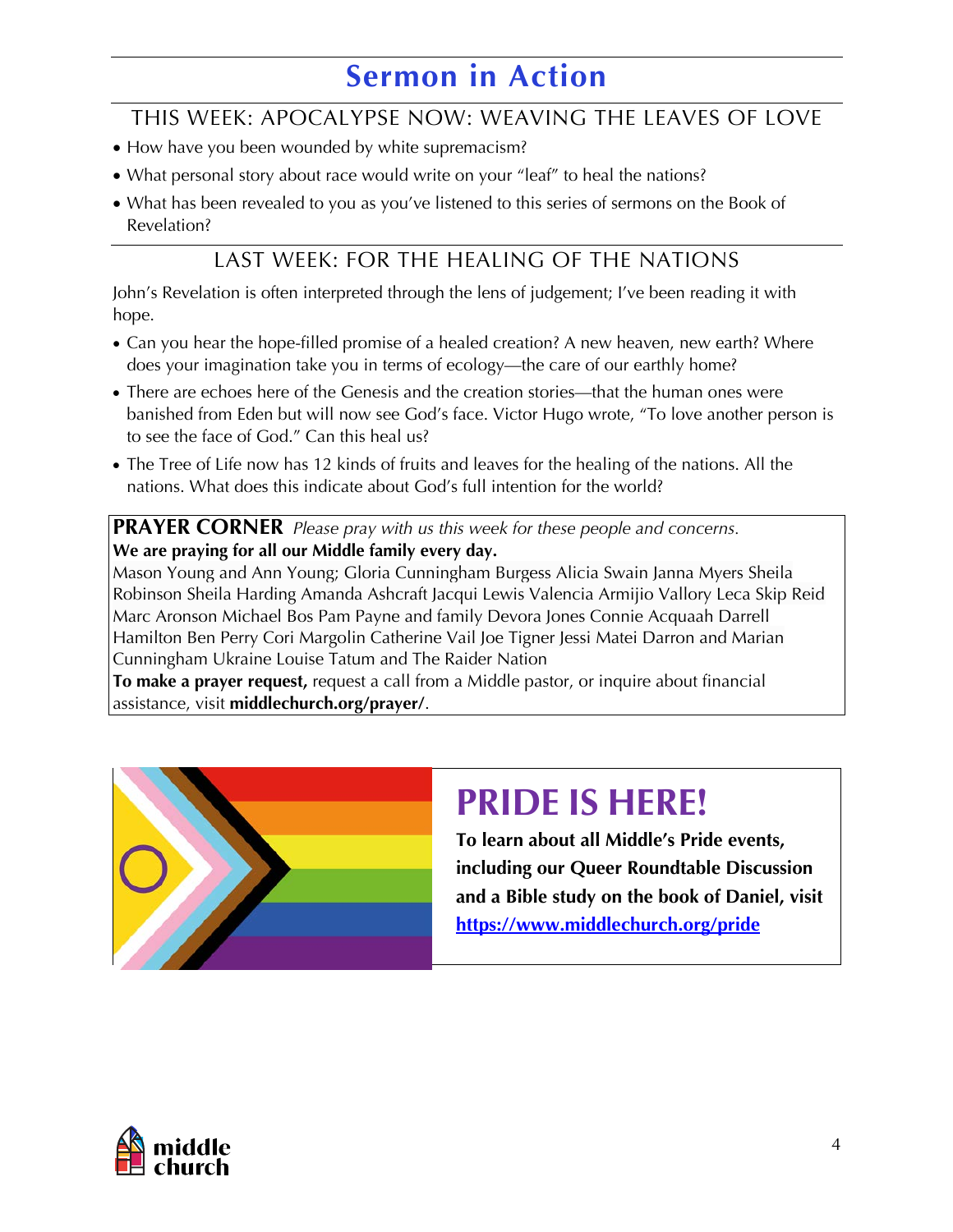# **[Welcome to Middle Church](https://www.middlechurch.org)**

**We are glad you are worshipping with us today.** If you are visiting for the first time, we invite you to return often and make Middle Church a home for you, your family, and friends. Sign up for updates or weekly emails at middlechurch.org.

**Text BULLETIN to (833) 786-0733 to receive this week's bulletin to your smart device.**

**VIDEOS AND PODCASTS** — Worship music and sermon videos: **youtube.com/MiddleNYC**. Re-watch the Worship Celebration livestream: **facebook.com/MiddleCollegiateChurch**. Middle Church podcast: **middlechurch.org/podcasts**.

## **GIVING AT MIDDLE**—

### *Dear Middle Family* —

The votes have been cast and it has been decided that Middle WILL rebuild on our historic site! Glory be to God! You have been incredible stewards of your gifts with us to keep this movement of love and justice thriving during these last two years of pandemic and fire trauma. **To date, you have contributed \$853,128.60 toward our congregational goal of \$1,050,000 in contributions (that's 50% of our operating budget this year) to fund our ministry programming.** THANK YOU for your commitment to this movement! We do this together, to bring the KIN-dom of God to these streets and to cast our fierce love out into the world.

[As we now move steadfastly into our season of resurrection, we will shift our resources into "One](https://www.youtube.com/watch?v=M4Hd0slsJZI)  Fund" combined to achieve our operations and rebuilding needs for the years to come. In this moment, please continue to give in the generous way that you have been. **And if you missed the May 15th Congregational Meeting where we discussed our One Fund in greater detail and how to make your contributions most impactful, you can watch it here.**

We're grateful for who you are as part of this community! Love— *Jacqui, Darren Johnston–Consistory Chair, and the entire Middle Church Consistory*

#### **[To support our ongoing ministry, programs, operations, and](https://www.middlechurch.org/donate/)  rebuilding:**

- Visit **middlechurch.org/donate**
- Venmo **@MiddleCollegiateChurch**

**To mail contributions to Middle Church, please address them to:**

• Middle Collegiate Church, Attn: Stewardship Dept. PO Box 1400, New York, NY 10276

**Charitable Giving** may require use of Middle Collegiate Church's EIN: 13-5564117 (aka "Ministers, Elders and Deacons of the Reformed Protestant Dutch Church of the City of New York")

**[Please reach out to our Stewardship Director, Devon Mosley](mailto:stewardship@middlechurch.org)  (stewardship@middlechurch.org) to discuss any questions about your giving plan.** 

### **DONATE BY PHONE**

To make a donation to Middle Church, scan the code below with your smartphone camera.